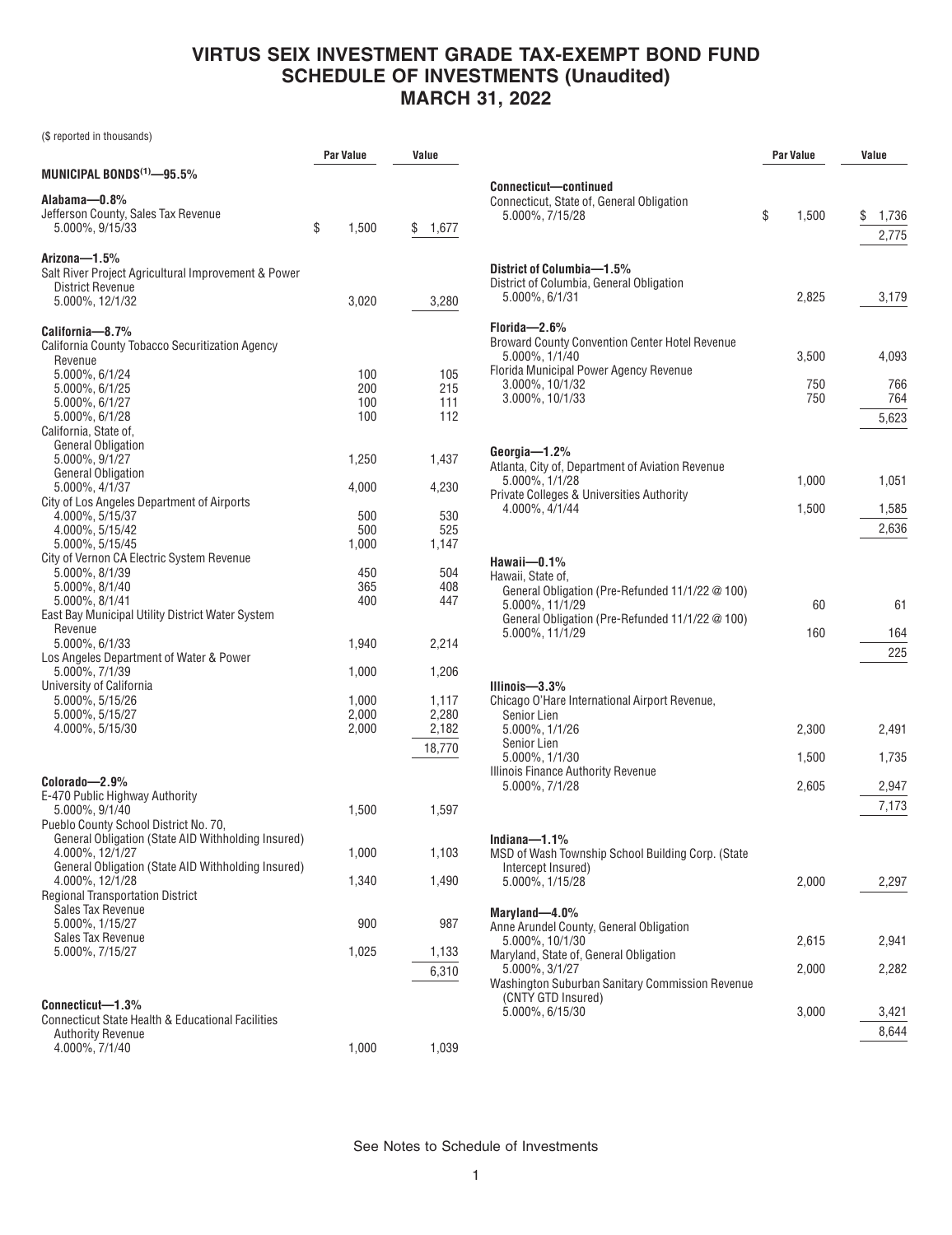# **VIRTUS SEIX INVESTMENT GRADE TAX-EXEMPT BOND FUND SCHEDULE OF INVESTMENTS (Unaudited) (Continued) MARCH 31, 2022**

(\$ reported in thousands)

|                                                                    | <b>Par Value</b> | Value          |           |
|--------------------------------------------------------------------|------------------|----------------|-----------|
|                                                                    |                  |                |           |
| Minnesota-5.5%<br>City of Rochester                                |                  |                | 0h<br>0h  |
| 4.000%, 11/15/39                                                   | \$<br>1,000      | \$<br>1,088    |           |
| Edina Independent School District No. 273, General                 |                  |                |           |
| Obligation (SD CRED PROG Insured)                                  |                  |                |           |
| 5.000%, 2/1/30<br>Minnesota, State of, General Obligation, Series  | 4,700            | 5,082          |           |
| 2016-A                                                             |                  |                |           |
| 5.000%, 8/1/29                                                     | 5,000            | 5,603          |           |
|                                                                    |                  | 11,773         | 0k        |
|                                                                    |                  |                | 0k        |
| Mississippi—2.6%                                                   |                  |                |           |
| Mississippi, State of,<br><b>General Obligation</b>                |                  |                |           |
| 5.000%, 10/1/36                                                    | 3,000            | 3,479          | Or<br>Hil |
| <b>General Obligation</b>                                          |                  |                |           |
| 4.000%, 10/1/37                                                    | 2,000            | 2,165          |           |
|                                                                    |                  | 5,644          | Po        |
|                                                                    |                  |                |           |
| New Jersey-1.6%                                                    |                  |                |           |
| New Jersey, State of, General Obligation<br>5.000%, 6/1/27         | 2,000            | 2,247          |           |
| New Jersey Transportation Trust Fund Authority                     |                  |                | Pe        |
| Revenue                                                            |                  |                | Сu        |
| 5.000%, 6/15/25                                                    | 1,200            | 1,294          |           |
|                                                                    |                  | 3,541          | Lai       |
|                                                                    |                  |                |           |
| <b>New York-11.3%</b>                                              |                  |                | Pe        |
| Monroe County Industrial Development Corp.<br>5.000%, 12/1/27      | 1,200            | 1,352          |           |
| 5.000%, 12/1/29                                                    | 725              | 839            |           |
| 5.000%, 12/1/30                                                    | 500              | 586            |           |
| New York City Municipal Water Finance Authority<br>5.000%, 6/15/45 | 1,445            | 1,623          |           |
| New York City Transitional Finance Authority Future                |                  |                |           |
| <b>Tax Secured Revenue</b>                                         |                  |                | So        |
| 5.000%, 2/1/30                                                     | 6,400            | 6,413          | Un        |
| 4.000%, 2/1/38<br>4.000%, 2/1/51                                   | 1,000<br>500     | 1,061<br>519   |           |
| New York City Transitional Finance Authority Future                |                  |                |           |
| Tax Secured, Sales Tax Revenue                                     |                  |                |           |
| 5.000%, 2/1/28                                                     | 4,000            | 4,215          |           |
| New York State Dormitory Authority, Sales Tax<br>Revenue           |                  |                | Tei       |
| 5.000%, 3/15/28                                                    | 2,500            | 2,647          | Ter       |
| Triborough Bridge & Tunnel Authority                               |                  |                |           |
| 5.000%, 5/15/43                                                    | 2,000            | 2,344          |           |
| 5.000%, 5/15/44<br>4.000%, 5/15/51                                 | 1,500<br>1,000   | 1,756<br>1,056 | Tex<br>Au |
|                                                                    |                  | 24,411         |           |
|                                                                    |                  |                | Bra       |
| North Carolina-1.1%                                                |                  |                |           |
| County of Mecklenburg, General Obligation                          |                  |                |           |
| 5.000%, 3/1/28                                                     | 2,000            | 2,326          |           |
|                                                                    |                  |                | Ce        |
| North Dakota-1.5%<br>North Dakota Public Finance Authority Revenue |                  |                |           |
| 5.000%, 10/1/28                                                    | 3,000            | 3,211          |           |
|                                                                    |                  |                |           |

|                                                                                                                                                                                                                                                                                                                       | <b>Par Value</b> |                                                       | Value |                                                                |
|-----------------------------------------------------------------------------------------------------------------------------------------------------------------------------------------------------------------------------------------------------------------------------------------------------------------------|------------------|-------------------------------------------------------|-------|----------------------------------------------------------------|
| Ohio- $5.5\%$<br>Ohio, State of,<br>4.000%, 1/15/39<br><b>General Obligation</b><br>5.000%, 3/1/29<br><b>General Obligation</b><br>5.000%, 6/15/32                                                                                                                                                                    | \$               | 2,150<br>800<br>7,735                                 | S     | 2,263<br>943<br>8,552<br>11,758                                |
| Oklahoma-0.5%<br>Oklahoma Water Resources Board<br>5.000%, 4/1/28<br>Oregon— $1.4\%$                                                                                                                                                                                                                                  |                  | 850                                                   |       | 987                                                            |
| Hillsboro School District No. 1J, General Obligation<br>(SCH BD GTY Insured)<br>5.000%, 6/15/31<br>Port of Portland, Airport Revenue<br>5.000%, 7/1/26<br>5.000%, 7/1/30                                                                                                                                              |                  | 1,000<br>750<br>1,000                                 |       | 1,140<br>824<br>1,107<br>3,071                                 |
| Pennsylvania-3.7%<br><b>Cumberland County Municipal Authority Revenue</b><br>4.000%, 11/1/44<br>Lancaster County Hospital Authority Revenue<br>5.000%, 11/1/37<br>5.000%, 11/1/40<br>Pennsylvania Higher Educational Facilities Authority<br>5.000%, 8/15/28<br>5.000%, 8/15/29<br>4.000%, 8/15/36<br>4.000%, 8/15/40 |                  | 2,000<br>580<br>1.100<br>650<br>600<br>1,250<br>1,180 |       | 2,089<br>663<br>1.253<br>747<br>701<br>1,346<br>1,262<br>8,061 |
| South Carolina-1.3%<br>University of South Carolina<br>5.000%, 5/1/29<br>5.000%, 5/1/29<br>5.000%, 5/1/31<br>Tennessee-1.6%<br>Tennessee, State of, General Obligation                                                                                                                                                |                  | 1,090<br>920<br>450                                   |       | 1,278<br>1,074<br>541<br>2,893                                 |
| 5.000%, 9/1/30                                                                                                                                                                                                                                                                                                        |                  | 3,005                                                 |       | 3,443                                                          |
| Texas- $-15.0\%$<br>Austin, City of, General Obligation<br>5.000%, 9/1/28<br><b>Brazosport Independent School District</b><br>General Obligation (PSF-GTD Insured)                                                                                                                                                    |                  | 1,150                                                 |       | 1,344                                                          |
| 5.000%, 2/15/27<br>General Obligation (PSF-GTD Insured)                                                                                                                                                                                                                                                               |                  | 1,400                                                 |       | 1,585                                                          |
| 5.000%, 2/15/28<br>Central Texas Regional Mobility Authority Revenue                                                                                                                                                                                                                                                  |                  | 1,080                                                 |       | 1,245                                                          |
| 5.000%, 1/1/27<br>Senior Lien                                                                                                                                                                                                                                                                                         |                  | 1,075                                                 |       | 1,164                                                          |
| 5.000%, 1/1/29                                                                                                                                                                                                                                                                                                        |                  | 500                                                   |       | 573                                                            |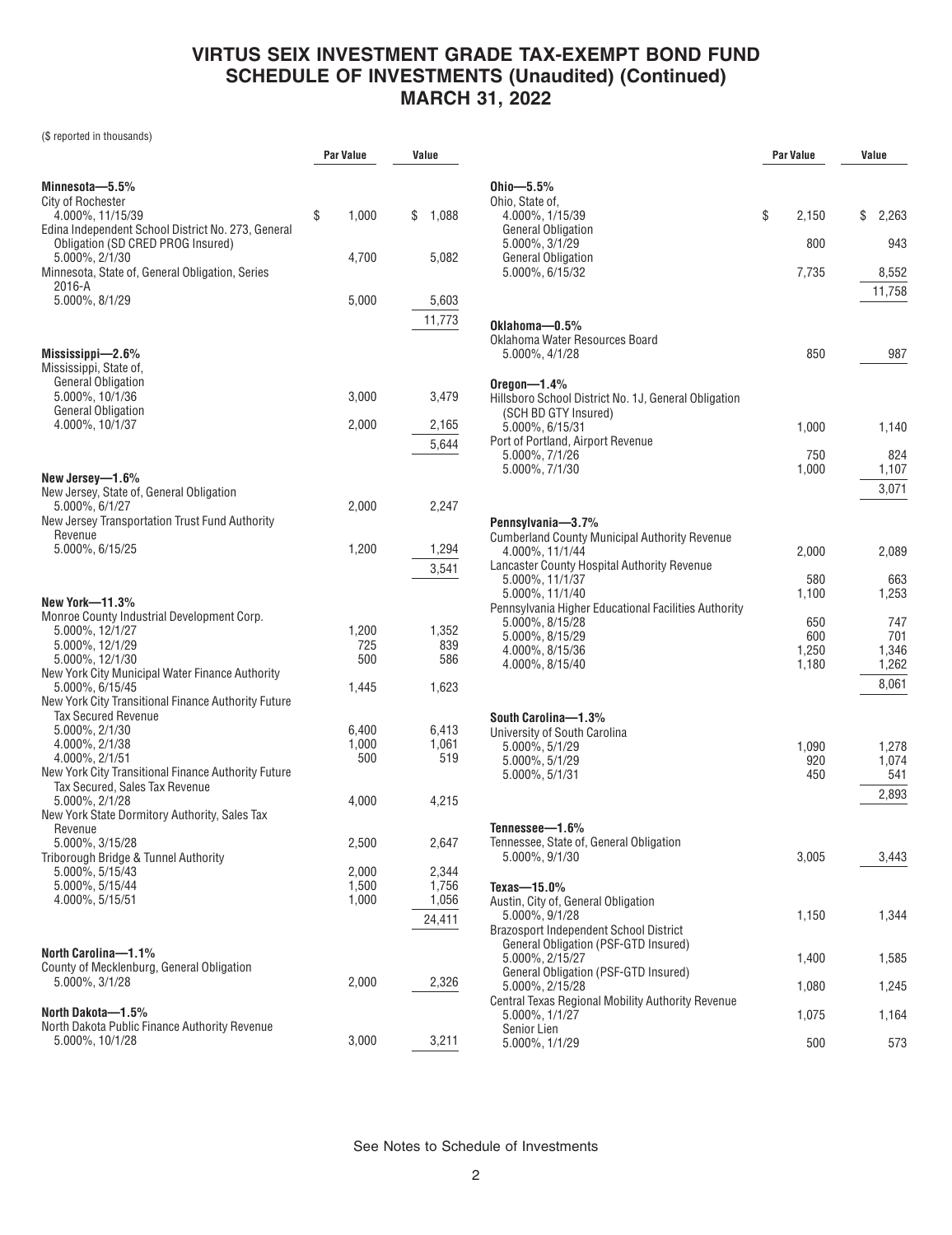#### **VIRTUS SEIX INVESTMENT GRADE TAX-EXEMPT BOND FUND SCHEDULE OF INVESTMENTS (Unaudited) (Continued) MARCH 31, 2022**

(\$ reported in thousands)

|                                                                                    | Par Value    | Value        |  |
|------------------------------------------------------------------------------------|--------------|--------------|--|
|                                                                                    |              |              |  |
| Texas-continued                                                                    |              |              |  |
| <b>Senior Lien</b><br>5.000%, 1/1/30                                               | \$<br>1,300  | \$<br>1,509  |  |
| Comal Independent School District General Obligation                               |              |              |  |
| (PSF-GTD Insured)                                                                  |              |              |  |
| 5.000%, 2/1/26                                                                     | 1,000        | 1,107        |  |
| <b>Cypress-Fairbanks Independent School District</b>                               |              |              |  |
| General Obligation (PSF-GTD Insured)<br>5.000%, 2/15/27                            |              |              |  |
| General Obligation (PSF-GTD Insured)                                               | 1,500        | 1,701        |  |
| 5.000%, 2/15/28                                                                    | 1,500        | 1,730        |  |
| Dallas, City of, Waterworks & Sewer System Revenue                                 |              |              |  |
| 5.000%, 10/1/31                                                                    | 6,845        | 7,699        |  |
| Eagle Mountain & Saginaw Independent School                                        |              |              |  |
| District.<br>General Obligation (PSF-GTD Insured)                                  |              |              |  |
| 5.000%, 8/15/27                                                                    | 1,250        | 1,432        |  |
| General Obligation (PSF-GTD Insured)                                               |              |              |  |
| 5.000%, 8/15/28                                                                    | 1,000        | 1,165        |  |
| North Texas Municipal Water District Water System                                  |              |              |  |
| Revenue<br>5.000%, 9/1/31                                                          | 500          | 582          |  |
| Northwest Independent School District, General                                     |              |              |  |
| Obligation (PSF-GTD Insured)                                                       |              |              |  |
| 5.000%, 2/15/27                                                                    | 2,600        | 2,826        |  |
| San Antonio, City of, Electric & Gas Systems Revenue                               |              |              |  |
| 5.000%, 2/1/26<br>5.000%, 2/1/38                                                   | 1,000<br>750 | 1,101<br>893 |  |
| <b>Texas Water Development Board Revenue</b>                                       |              |              |  |
| 5.000%, 4/15/26                                                                    | 900          | 1,002        |  |
| Texas, State of, General Obligation                                                |              |              |  |
| 5.000%, 8/1/27                                                                     | 2,540        | 2,711        |  |
| Wichita Falls Independent School District, General<br>Obligation (PSF-GTD Insured) |              |              |  |
| 4.000%, 2/1/29                                                                     | 1,000        | 1,109        |  |
|                                                                                    |              | 32,478       |  |
|                                                                                    |              |              |  |
| Virginia-2.4%                                                                      |              |              |  |
| Virginia College Building Authority Revenue                                        |              |              |  |
| 5.000%, 2/1/29                                                                     | 4,750        | 5,241        |  |
|                                                                                    |              |              |  |
| Washington-9.1%                                                                    |              |              |  |
| <b>Energy Northwest Revenue</b>                                                    |              |              |  |
| 5.000%, 7/1/34<br>University of Washington                                         | 8,000        | 8,682        |  |
| 5.000%, 4/1/27                                                                     | 700          | 795          |  |
| 5.000%, 4/1/28                                                                     | 2,000        | 2,315        |  |
| Washington, State of,                                                              |              |              |  |
| <b>General Obligation</b>                                                          |              |              |  |
| 5.000%, 8/1/29<br><b>General Obligation</b>                                        | 2,045        | 2,335        |  |
| 5.000%, 2/1/30                                                                     | 5,000        | 5,521        |  |
|                                                                                    |              | 19,648       |  |
|                                                                                    |              |              |  |

|                                                                                                                                                                                                                          | <b>Par Value</b> |                            | Value                               |  |
|--------------------------------------------------------------------------------------------------------------------------------------------------------------------------------------------------------------------------|------------------|----------------------------|-------------------------------------|--|
| Wisconsin- $2.4\%$<br><b>Public Finance Authority</b><br>5.000%, 6/1/27<br>5.000%, 6/1/28<br>5.000%, 6/1/29<br>5.000%, 6/1/30<br>Wisconsin, State of, General Obligation                                                 | \$               | 300<br>500<br>700<br>1,000 | \$<br>340<br>576<br>819<br>1,186    |  |
| 5.000%, 5/1/27                                                                                                                                                                                                           |                  | 2,000                      | 2,295<br>5,216                      |  |
| TOTAL MUNICIPAL BONDS<br>(Identified Cost \$211,709)                                                                                                                                                                     |                  |                            | 206,291                             |  |
| TOTAL LONG-TERM INVESTMENTS-95.5%<br>(Identified Cost \$211,709)                                                                                                                                                         |                  |                            | 206,291                             |  |
| SHORT-TERM INVESTMENT—10.3%                                                                                                                                                                                              |                  | <b>Shares</b>              |                                     |  |
| Money Market Mutual Fund-10.3%<br>Dreyfus Government Cash Management Fund -<br>Institutional Shares (seven-day effective yield<br>$0.194\%$ <sup>(2)</sup>                                                               |                  | 22,267,487                 | 22,267                              |  |
| <b>TOTAL SHORT-TERM INVESTMENT</b><br>(Identified Cost \$22,267)                                                                                                                                                         |                  |                            | 22,267                              |  |
| TOTAL INVESTMENTS-105.8%<br>(Identified Cost \$233,976)<br>Other assets and liabilities, net-(5.8)%<br><b>NET ASSETS-100.0%</b>                                                                                          |                  |                            | \$228,558<br>(12, 428)<br>\$216,130 |  |
| <b>Abbreviations:</b><br>CNTY GTD<br><b>County Guarantee Program</b><br>PSF-GTD<br>Permanent School Fund Guarantee Program<br>SCH BD GTY<br><b>School Bond Guaranty</b><br>SD CRED PROG State Credit Enhancement Program |                  |                            |                                     |  |
| <b>Footnote Legend:</b><br>$(1)$ At March 31, 2022, 12, 4% of the securities in the portfolio are backed by                                                                                                              |                  |                            |                                     |  |

At March 31, 2022, 12.4% of the securities in the portfolio are backed by insurance of financial institutions and financial guaranty assurance agencies.

(2) Shares of this fund are publicly offered, and its prospectus and annual report are publicly available.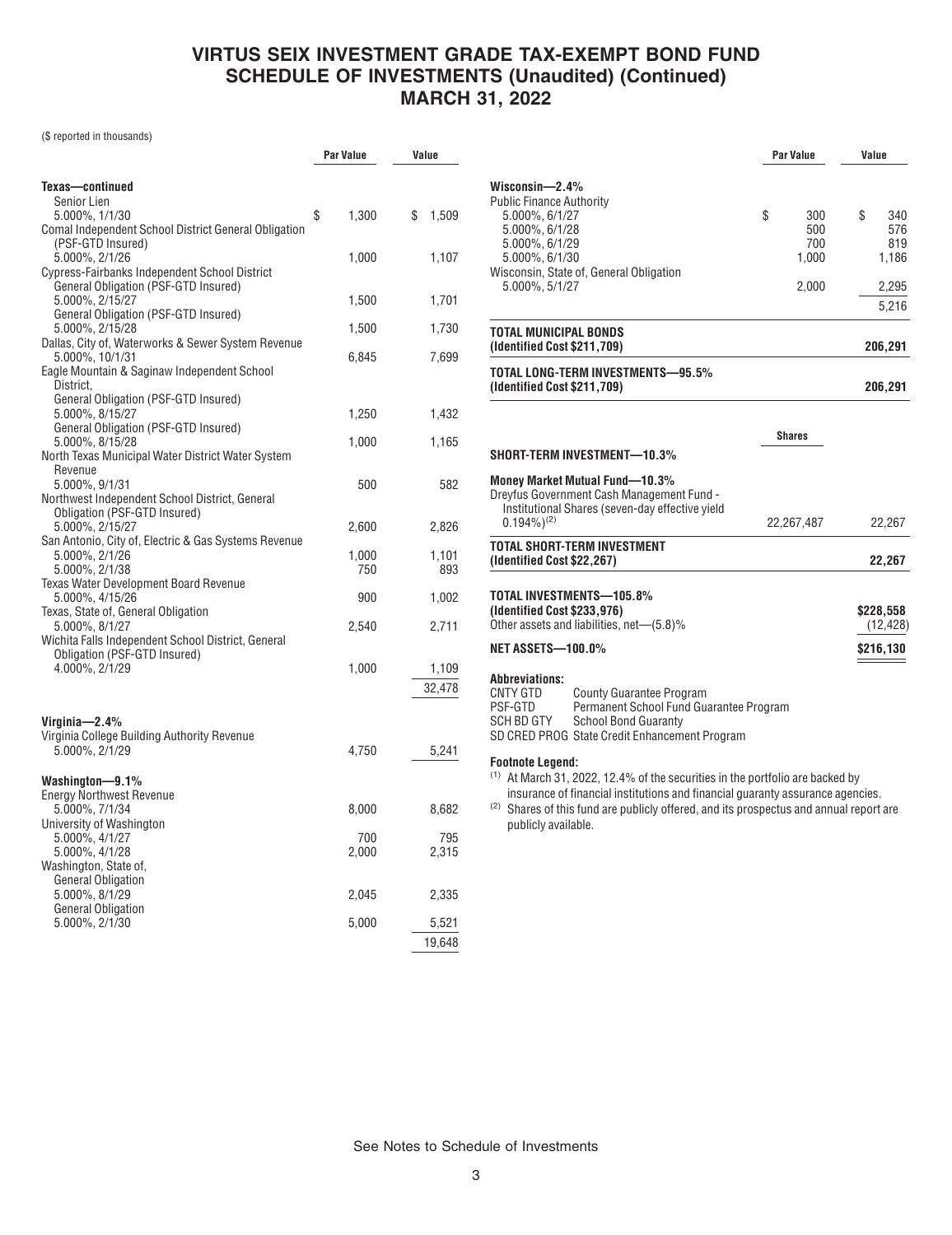### **VIRTUS SEIX INVESTMENT GRADE TAX-EXEMPT BOND FUND SCHEDULE OF INVESTMENTS (Unaudited) (Continued) MARCH 31, 2022**

#### (\$ reported in thousands)

The following table summarizes the market value of the Fund's investments as of March 31, 2022, based on the inputs used to value them (See Security Valuation Note 1 in the Notes to Schedule of Investments):

 $\overline{L}$ 

| Total<br>Value at<br>March 31, 2022 | Level 1<br><b>Quoted Prices</b>    | Level 2<br>Significant<br>Observable<br>Inputs |
|-------------------------------------|------------------------------------|------------------------------------------------|
|                                     |                                    |                                                |
|                                     |                                    |                                                |
| \$206.291                           |                                    | \$206,291                                      |
| 22,267                              | 22,267                             |                                                |
| \$228,558                           | \$22,267<br>and the control of the | \$206,291<br>the company of the                |
|                                     |                                    |                                                |

There were no securities valued using significant unobservable inputs (Level 3) at March 31, 2022.

There were no transfers into or out of Level 3 related to securities held at March 31, 2022.